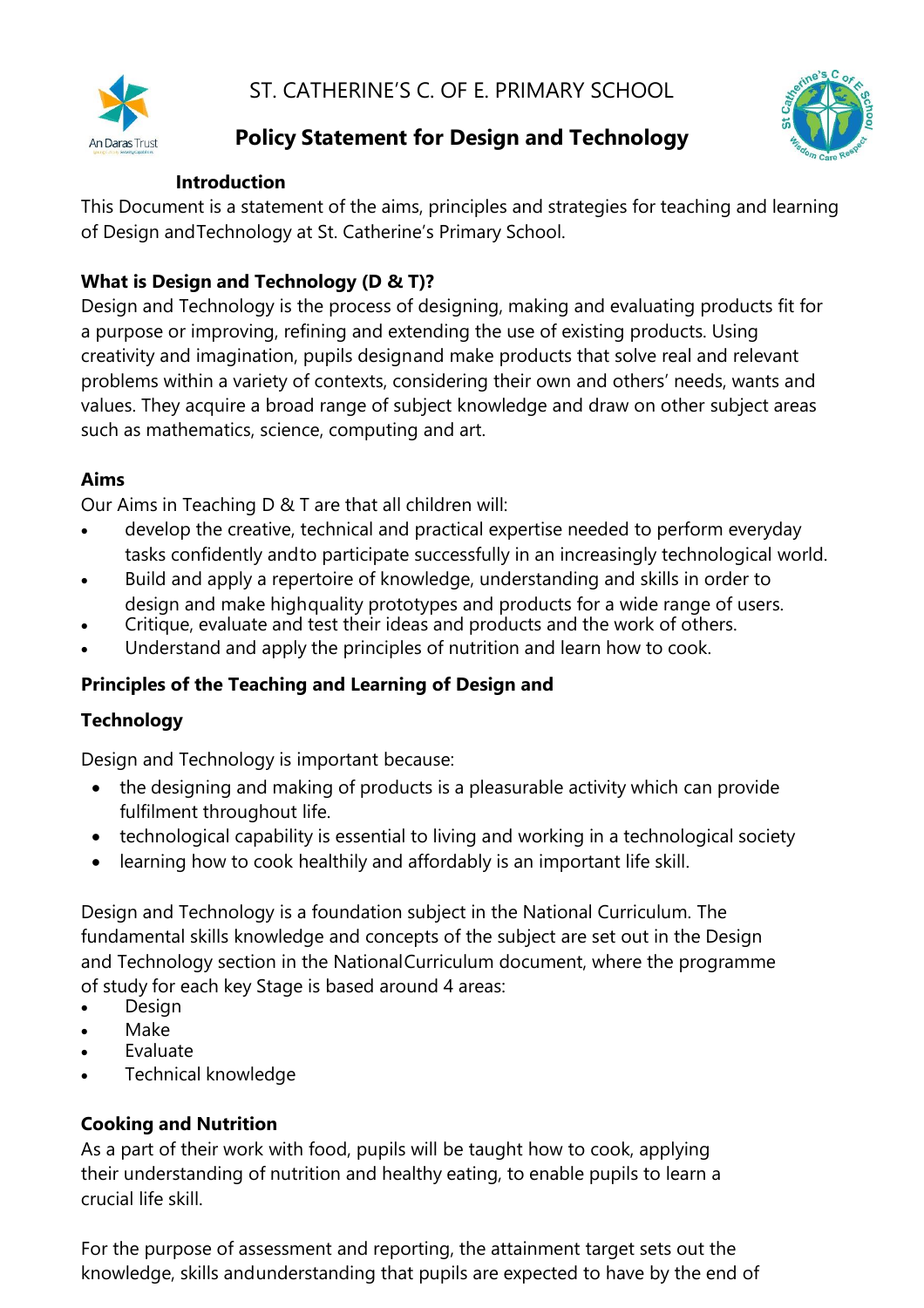each Key Stage.

Within the Early Years Foundation Stage Curriculum, Design Technology forms part of Knowledge andUnderstanding the World'.

## **Strategies for the Teaching of Design and Technology**

## **The D & T Curriculum is currently based on the Units of Work within Cornwall's Inspire Curriculum;**

### **and fits into the current topic in each year group wherever appropriate.**

- Design Technology in the Early Years Foundation Stage is undertaken as part of the area of learning,'Understanding the World'.
- Approximately 1 hour per week is spent on Design and Technology in KS1 and 1 1/4 hours in KS2 butmay be taught in larger blocks of time.
- Pupils develop their capability through focused practical tasks in which they develop and practice skillsand knowledge.
- Capability is also developed through a specific assignment in which pupils design, make and evaluatea product using a range of materials and components.
- Pupils engage in activities to investigate, disassemble and evaluate simple products.
- Basic principles of health and varied diet, as well as opportunities to prepare and cook using a range oftechniques, are offered at cookery clubs available to both KS1 and KS2 children.

### **Modes of working in D & T** :

- co-operative group work, individual or paired work and class teaching are used where appropriate.
- Within this structure:
- groups are usually of mixed ability
- children are encouraged to develop inter-personal skills through discussion, enquiry and negotiationand working as part of a team.
- all pupils have equal access to the curriculum, regardless of gender, race, ability or background.

## **There is no specialist teaching in D & T**, it is taught by class teachers.

### **Teaching Assistants** are used in D & T to assist:-

- in the classroom by supporting pupils with S.E.N.D
- in the classroom by preparing materials and supervising group activities
- on outings and visits to museums and to commerce and industry.
- in providing other help, such as the demonstration of specialist skills.

**Pupils with Special Needs** receive support from the class teacher or teaching assistant to undertake exercises or projects geared to their level of ability and to take an effective and valuable role in mixed abilityco-operative group work.

They include:-

• pupils with learning difficulties who may need support with reading and writing but who may have welldeveloped practical skills in designing and making.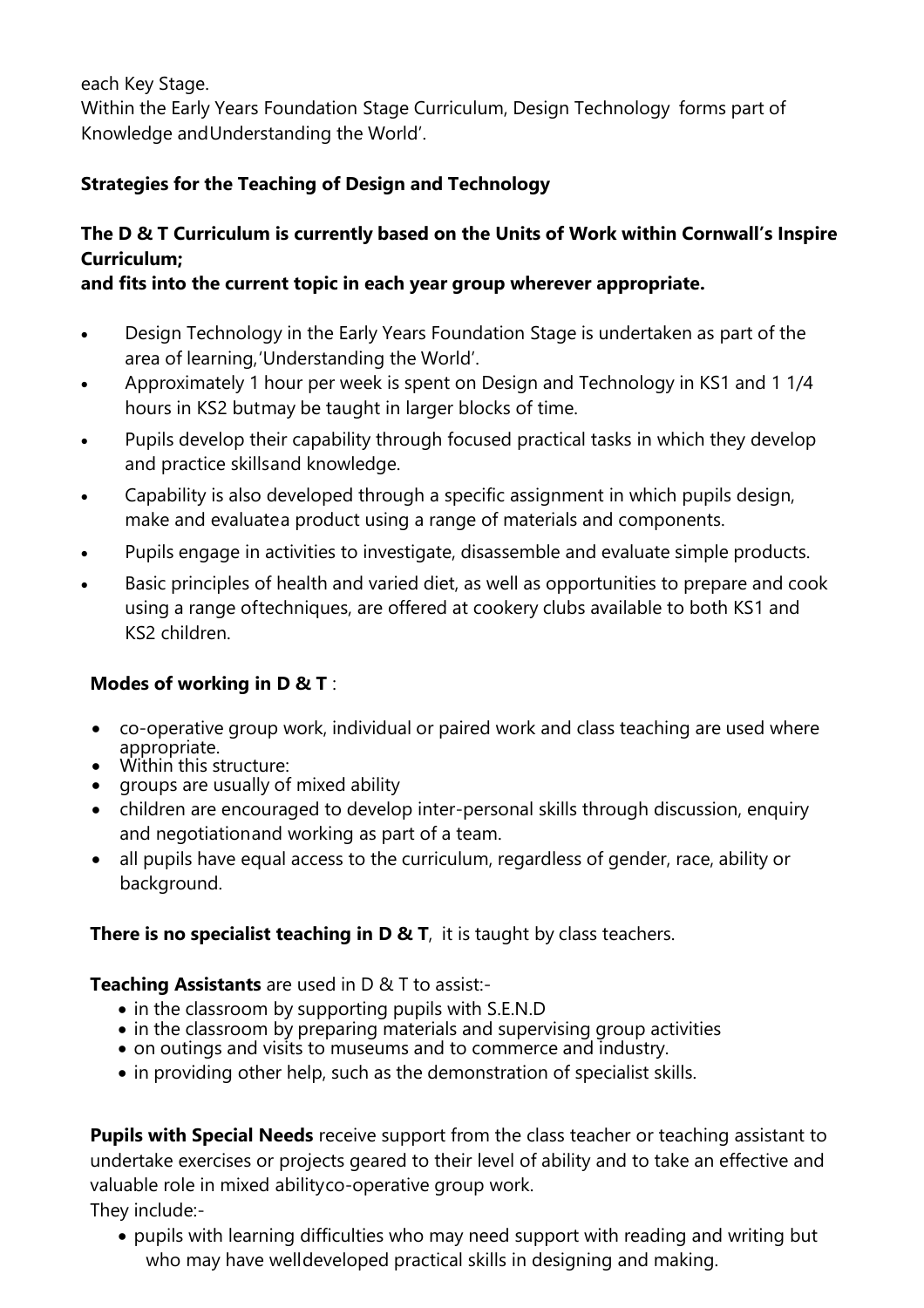- pupils who have difficulties with practical tasks who may need more support and extra opportunities forpractice.
- pupils with particular ability and flair for Design and Technology who are extended through the use ofadditional, or more demanding, assignments.

**The Emphasis in our Teaching of D & T** is on providing opportunities for pupils to combine their designingand making skills with knowledge and understanding in order to design and make products. The focus is onthe assignments in which we encourage children increasingly to take control of their own learning.

Thus:-

work in D & T draws on knowledge from all other subjects of the curriculum especially science, mathematics and art; and there are valuable links with Literacy and I.C.T. work in D & T aims to build the skills, knowledge and understanding necessary to complete an assignment.

**Excellence in D & T is celebrated** in display and presentation including:-

- suitably mounted displays in classrooms and throughout the school.
- presentation and display of work in assemblies and other public occasions.
- the collection of work samples and photos for a Design Technology portfolio.

### **Strategies for Ensuring Progress and Continuity**

**Planning in D & T** is a process in which all teachers are involved, wherein

- the foundation for curricular planning is the Whole School Development Plan, developed through aprocess of collaboration between staff, and approved by Governors
- topic plans are drawn up by staff and are carefully balanced to ensure full coverage of the NationalCurriculum and the Early Years Foundation Stage Curriculum.
- Staff meetings are held when required to discuss the Design and Technology curriculum and ensureconsistency of approach and of standards.
- termly and half termly plans are drawn up by individual teachers and monitored by the headteacher,deputy headteacher and subject co-ordinator.
- the use of the Inspire Curriculum Units of Work in D.T. ensures that skills are built upon previous Units of Work.

## **The Role of the D & T Co-ordinator** is to:-

- take the lead in policy development and the production of schemes of work designed to ensureprogression and continuity in Design and Technology throughout the school.
- support colleagues in their development of detailed work plans and implementation of the schemes ofwork and in assessment and record keeping activities.
- monitor progress in Design and Technology through lesson observations and work sampling and advisecolleagues on action needed.
- take responsibility for the purchase and organisation of central resources for Design and Technology.
- keep up to date with developments in Design and Technology education and disseminate information tocolleagues as appropriate.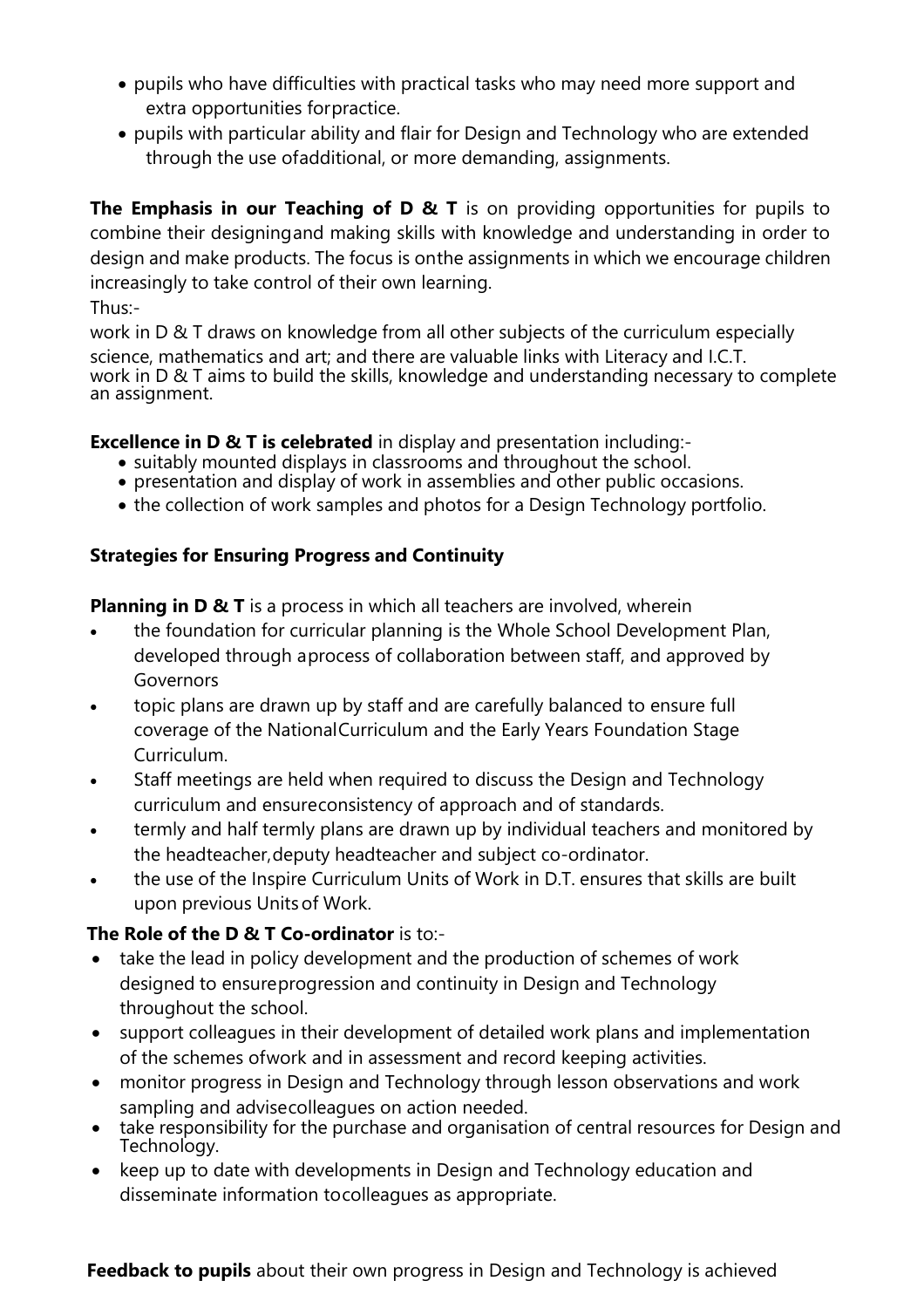through discussion andthe marking of work.

- Effective marking and verbal feedback:-<br>• aims to help children learn, not to find f
- aims to help children learn, not to find fault, and to be positive and constructive.
- is done while a task is being carried out through discussion between child and teacher.
- of written work and design drawings may be carried out in the absence of pupils but is followed up bydiscussion between child and teacher.

**Formative Assessment** is used to guide the progress of individual pupils in Design and Technology. It involves identifying each child's progress in each aspect of the subject, determining what each child has learned and what therefore should be the next stage in his/her learning. Formative assessment is mostlycarried out informally by teachers in the course of their teaching.

#### **Suitable tasks for assessment include:-**

- small group discussions perhaps in the context of a practical task.
- specific assignments for individual pupils.
- individual discussions and self-assessment sheets in which children are encouraged to appraise theirown work and progress.
- peer assessment in which pupils are encouraged to make constructive comments about the work ofother pupils.

#### **Recording Progress:**

- a record of progress for each child within the expected age-related standard in the National Curriculum,for KS1 and KS2.
- a record of progress for each child in the Early Years Foundation Stage, in the Understanding the World section of the Early Years Foundation Stage Profile.
- a school portfolio, containing photos of D.T. work and annotated samples of work, designs andevaluations, to show progress and achievement across the Year Groups.

**Reporting to Parents** is done through parent consultations when required and annually through a writtenreport and meeting with the Teacher.

Reporting in Design and Technology will focus on each child's:

- designing and making skills
- knowledge and understanding
- Reporting to Parents of Early Years Foundation Stage children will focus on the child's knowledge andunderstanding of the world.

**Formal Summative Assessment** is carried out at the end of each National Curriculum Year through the useof teacher assessment.

### **Strategies for the use of Resources**

**Classroom Resources in D & T** include a variety of regularly used tools and materials for cutting, shaping,joining and combining (e.g. scissors, glue) and paper, card and junk modelling materials.

**Central Resources in D & T** are the responsibility of the Design and Technology coordinator who has asmall budget available. They include:-

- a wide range of less commonly used tools for cutting, shaping, joining, combining and finishing (e.g.woodwork tools)
- a range of stiff flexible sheet materials (e.g. wood, plastics)
- food technology equipment and cookers